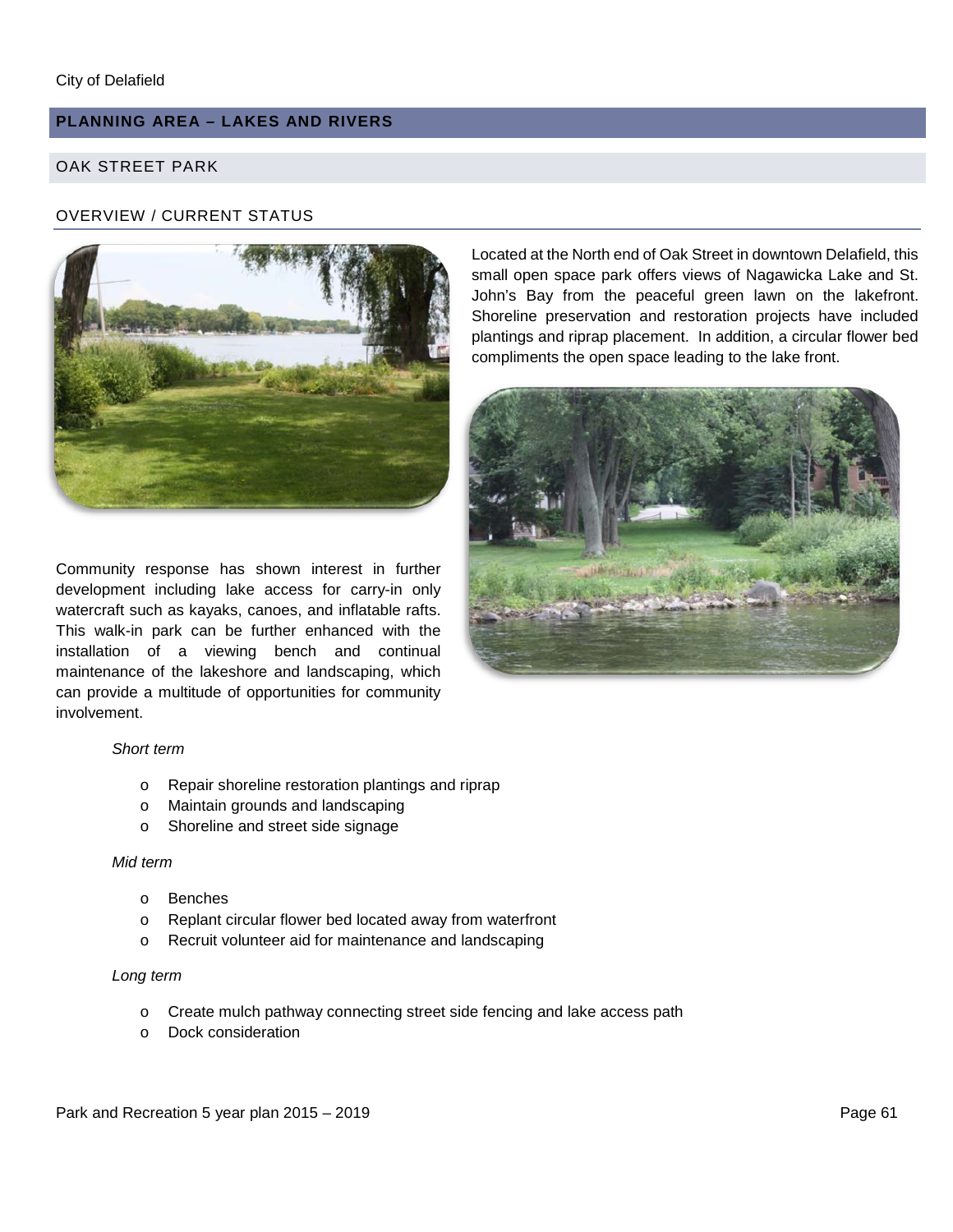# BLEEKER STREET BOAT LAUNCH

### OVERVIEW / CURRENT STATUS



The boat ramp and pier on Bleeker Street at St. John's Bay provides year round facilities for launching water craft, fishing opportunities and wildlife sightings. The launch area has ample parking space available for vehicles and trailers, with only a Delafield Resident Sticker required for trailer parking. The high volume of usage during the summer months is limited by the storage of the City weed harvesters at the secondary pier to the east of the boat launch, which could be used for boat docking or fishing if alternative summer storage is provided for the harvesting equipment. The weed harvesters are stored on DPW property in the off season. The construction of a permanent bathroom would replace the temporary portable toilet now in use, and provide launch users with modern sanitation and hand washing facilities now shown to impede the spread of viruses. The use of running water at the boat launch area would allow boaters to rinse their watercraft to prevent the proliferation of invasive water species.

#### *Short term*

- o Maintain launching area, dock, parking area and grounds
- o Continue with portable bathroom usage
- o Conduct design study for cost/benefit analysis of permanent bathroom facilities

#### *Mid term*

- o Build permanent bathroom facilities if warranted
- o Install hosing station at launch for rinsing watercraft
- o Explore alternative summer storage for weed harvesters
- o Boat docking and fishing from east pier

#### *Long term*

o Planting around sign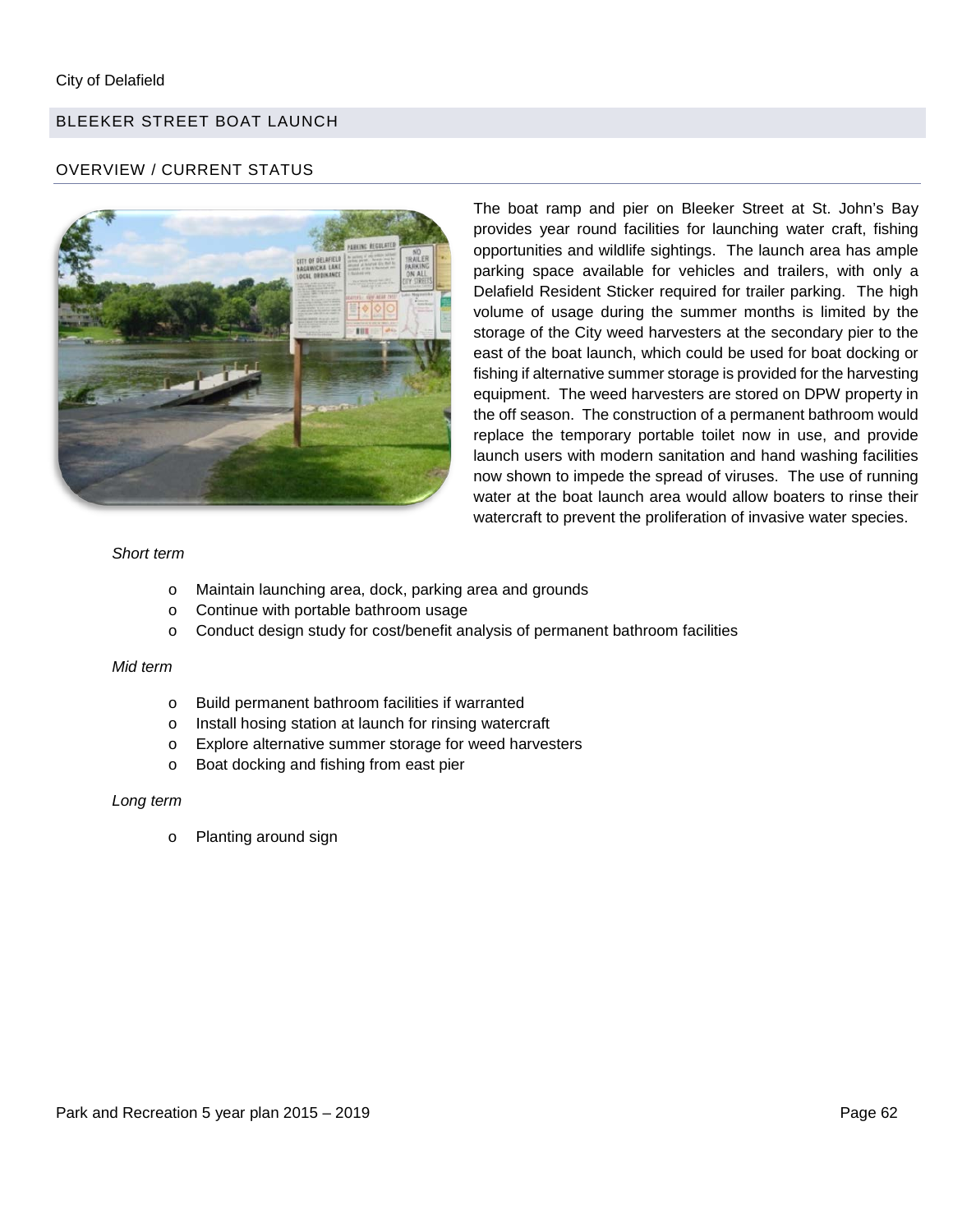### LOIS JENSEN NATURE PRESERVE

#### OVERVIEW / CURRENT STATUS

Unique among The City's parks, the Lois Jensen Nature Preserve is an unspoiled 30 acre tract of native woods, crossed by natural trails. Dappled sunlight, birdsong and a sense of peace enchant those who visit.

The Preserve lies between Vettelson Road and Nagawicka Lake, giving access to the kettle portion of the lake. The kettle dates from the time of the glaciers that formed so many of the geological features of our Kettle Moraine area. Fittingly, access is only by foot, helping to preserve the delicate ecology of the area.

Summer uses include hiking, fishing, kayaking and swimming. Winter uses include access for ice fishing, as well as winter walks. Cross country skiers can break their own trails for a "road less travelled" experience.

The natural trails provide exploration of woods and wetlands, traversing the Preserve both north to south from Vettelson Road



to the lake, and east to west from Lake Country School to Dickten Park in Nashotah.

The trail entrance on Vettelson Road has a small parking area along the south shoulder west of the sign, for safe loading and unloading. At the trailhead is a sanitation station, with a trash receptacle, and a doggie station. Dogs are allowed off leash, under verbal control, in this park; this is the only city park where the leash rule does not apply.

Long term plans for the park include trail development, with mulch and signage. The construction of a permanent paved bicycle path parallel and adjacent to Vettelson Road will provide a link to the existing Park trail system.

#### *Short term*

- Clear and mulch existing major north-south trail.
- Clear and mulch existing major east-west trail.
- Recruit volunteer aid for trail work
- Develop and establish walking/ hiking trails with neighboring agencies.

#### *Mid term*

- Establish permanent mulched trail connecting Dickten Park to the east-west trail
- Establish permanent paved trail/bicycle path
- Signage for all trails
- Mulch all trails
- Enlarge both parking areas

#### *Long term*

- Establish paved trail for handicapped access to peaceful clearing
- Establish cross-country ski paths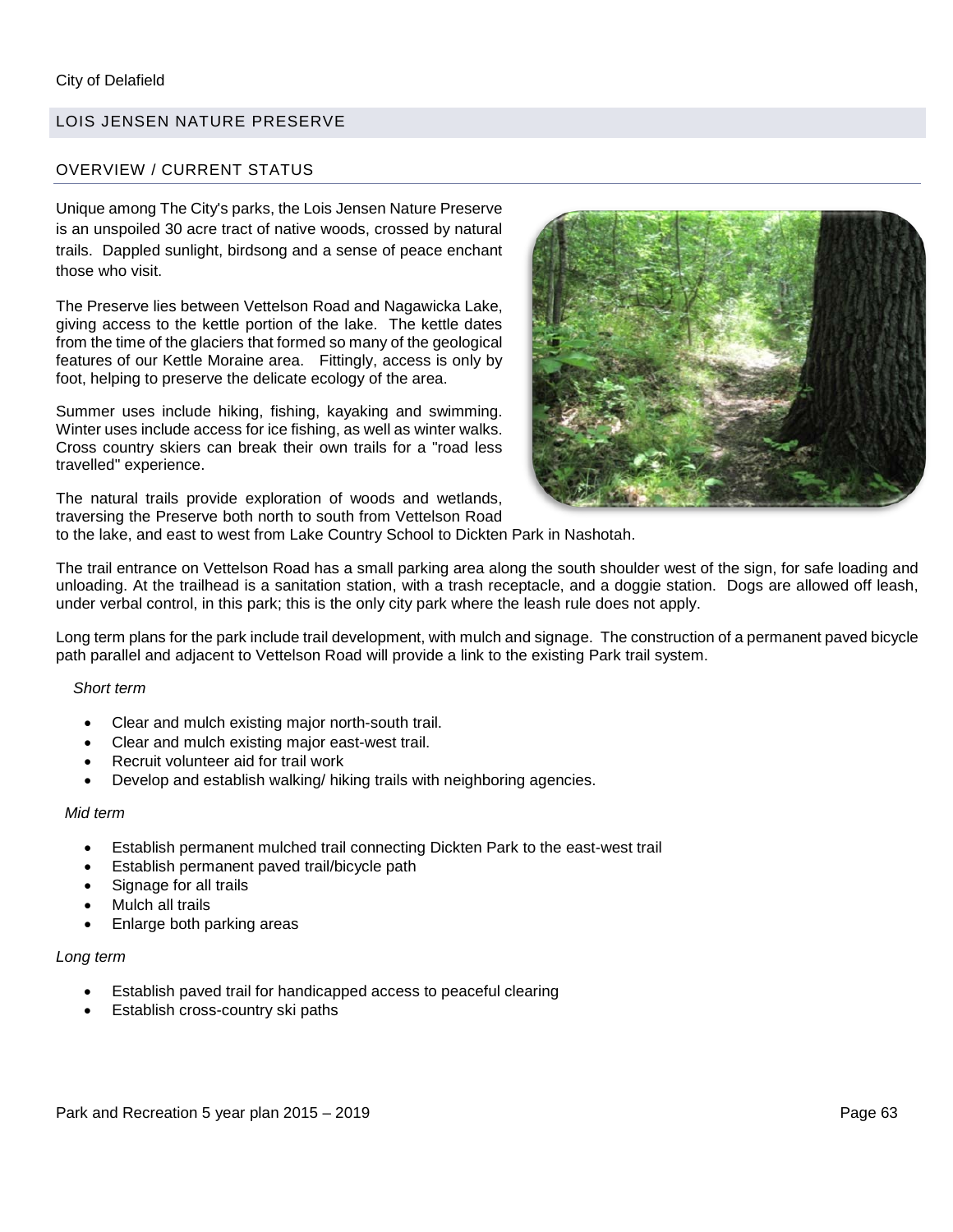# PARK MAP/LOCATION



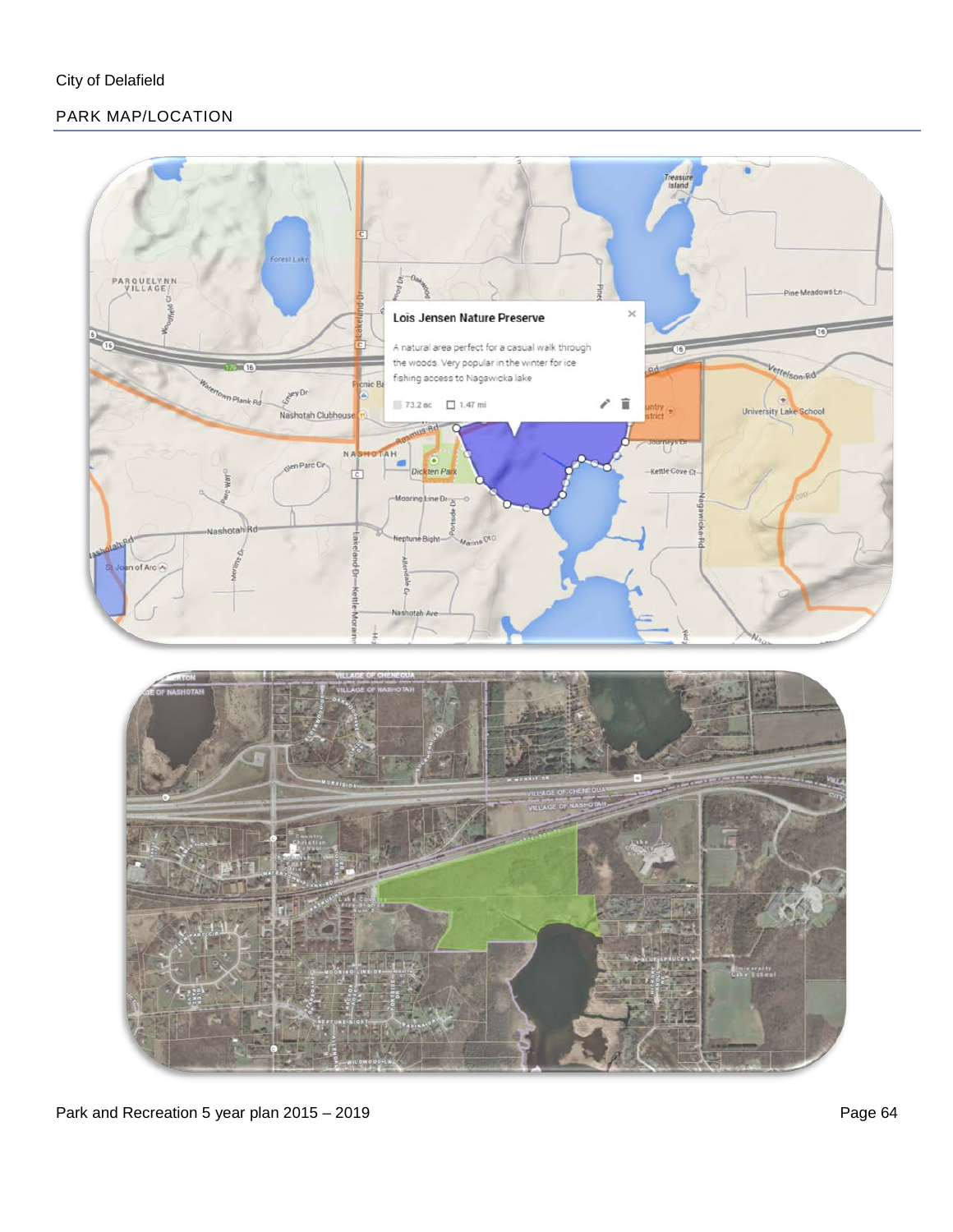# City of Delafield

# BARK RIVER



### DEFINITION OF PLANNING ZONES

- 1. The former Mill Pond
	- a. Mill Street to Cushing Park Road
- 2. The River through Downtown
	- a. Cushing Park road to just short of Genesee Street
- 3. Transition from Lake to River
	- a. St. Johns Park and the Nagawicka Lake Dam
	- b. Genesee Street Bridge
- 4. Nagawicka Lake
- 5. Transition from River to Lake
	- a. Bark River flows into Lake Nagawicka
	- b. Nagawicka Lake to Nagawicka Road
- 6. Farmland today, Residential future
	- a. Nagawicka Road to Highway 83
	- b. Includes bridge over highway 83
- 7. Ice Age Wetlands
	- a. City of Hartland Park